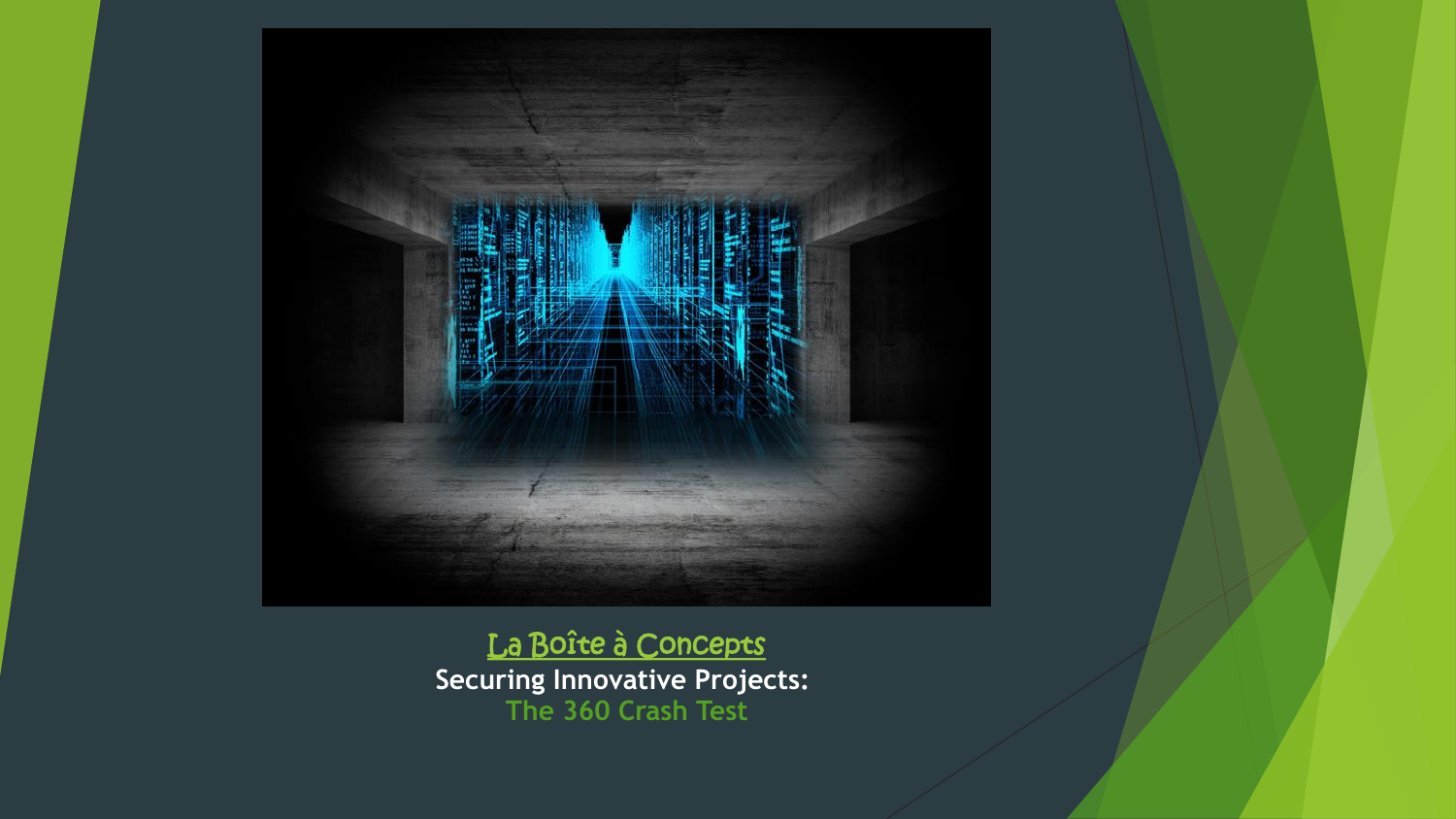# Why The 360 Crash Test ?

- By 2015, 71% of IT projects were in difficulty or in failure according to CHAOS Report du Standish Group / Over 80% of a project extra costs comes from a bad [expression](http://blog.standishgroup.com/post/50) of needs.
- If innovation methods are very efficient in startups (Design Thinking, Lean Startup, Agile mode ...), their effect is mostly ineffective in Blue Chips, if the approach does not take into account environmental factors inherent to them :
	- Compliance, organizational constraints, internal political contexts, strategic road map requirement, structured management need of a massive projects flow: WE CAN'T;
	- Business lines managers, who wish to impose their solutions : WE KNOW;
	- The desire to appropriate innovation : WE KEEP.
- To overcome this structural problem, we have developed a preventive audit methodology, validating the coherence and relevance of project key points, in a strategic 360° vision of the company and its market, and necessary key levers for its success.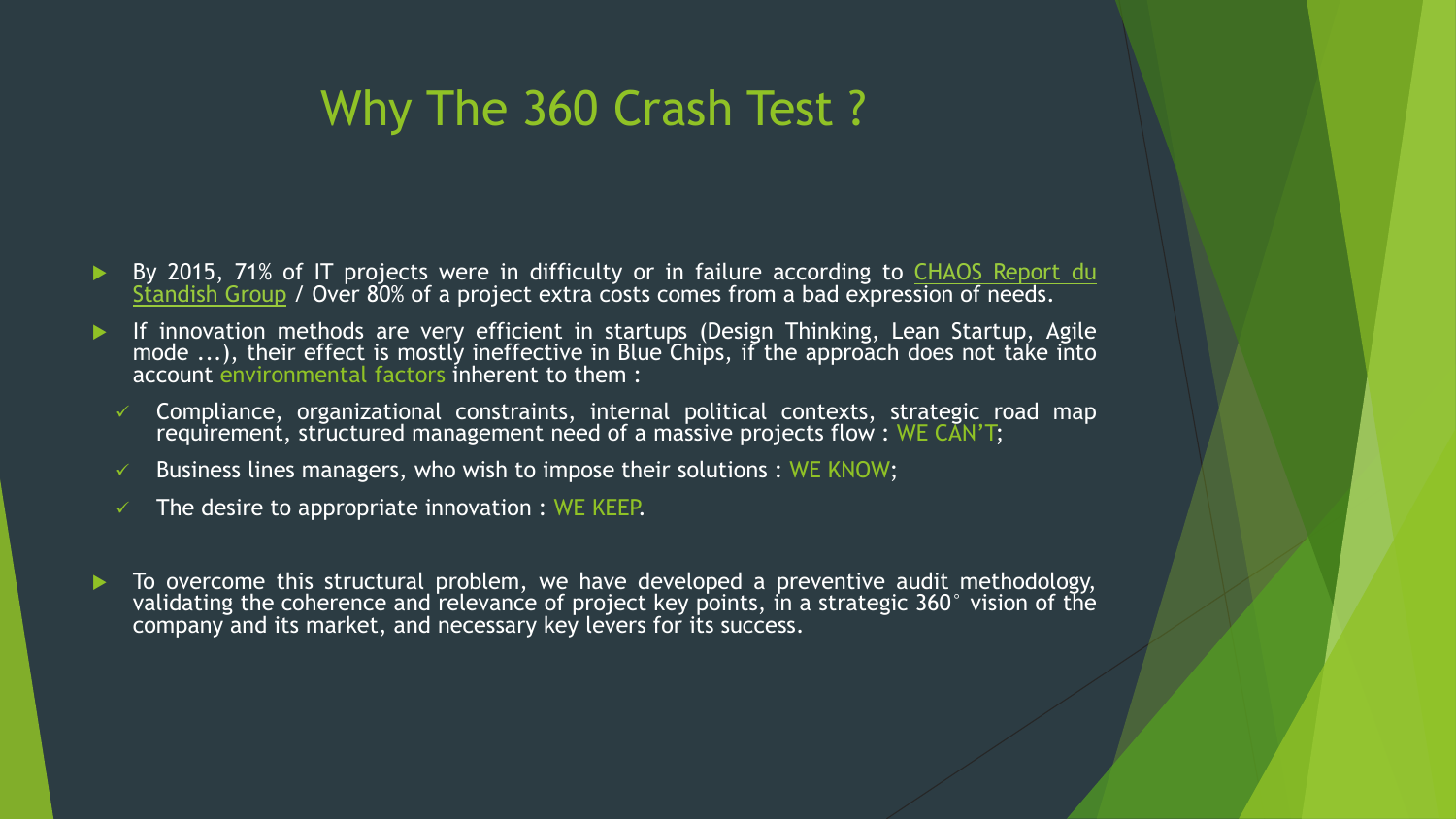## Innovative Project's Risks Thematic Scoring Using a 360° Strategic Vision of Company's Business Departments

We analyze and challenge your innovative project on several key themes, under the light and creativity of each Business Direction, to achieve a complete mapping of Legal, IT, HR, Business, Marketing, Communication and Financial risks:

- **Needs Reality and its Expression Quality**
- **Environmental Factors**
- **Disruptive Potential Exploitation of the Project**
	- Regarding to the market and company's culture
	- $\checkmark$  Could we go further by directly serving company's strategy?
- **Quality and Coherence of Human Resources Committed (Internal / External)**
	- $\checkmark$  Project Organizational model and its implementation (preliminary study, production, change management)
	- $\checkmark$  Decision Makers (PD, PC, ...), Doers (production), Key-users (prescribers, influencers, testers)
- **Quality and Coherence of Technical Resources Committed (Internal / External)**
	- Technological Choices, Products and Services
	- Project Impacts on Company
- **Expected ROI**
	- Budget Optimization
	- $\checkmark$  Value Added: Planned Revenue / Investment
	- $\checkmark$  Projected Value: Planned revenues + Expected beneficial effects (regulatory, organizational optimization, human attractiveness and development, internal / external communication, omnichannel traction, ...) / Investment

**Membership's Degree**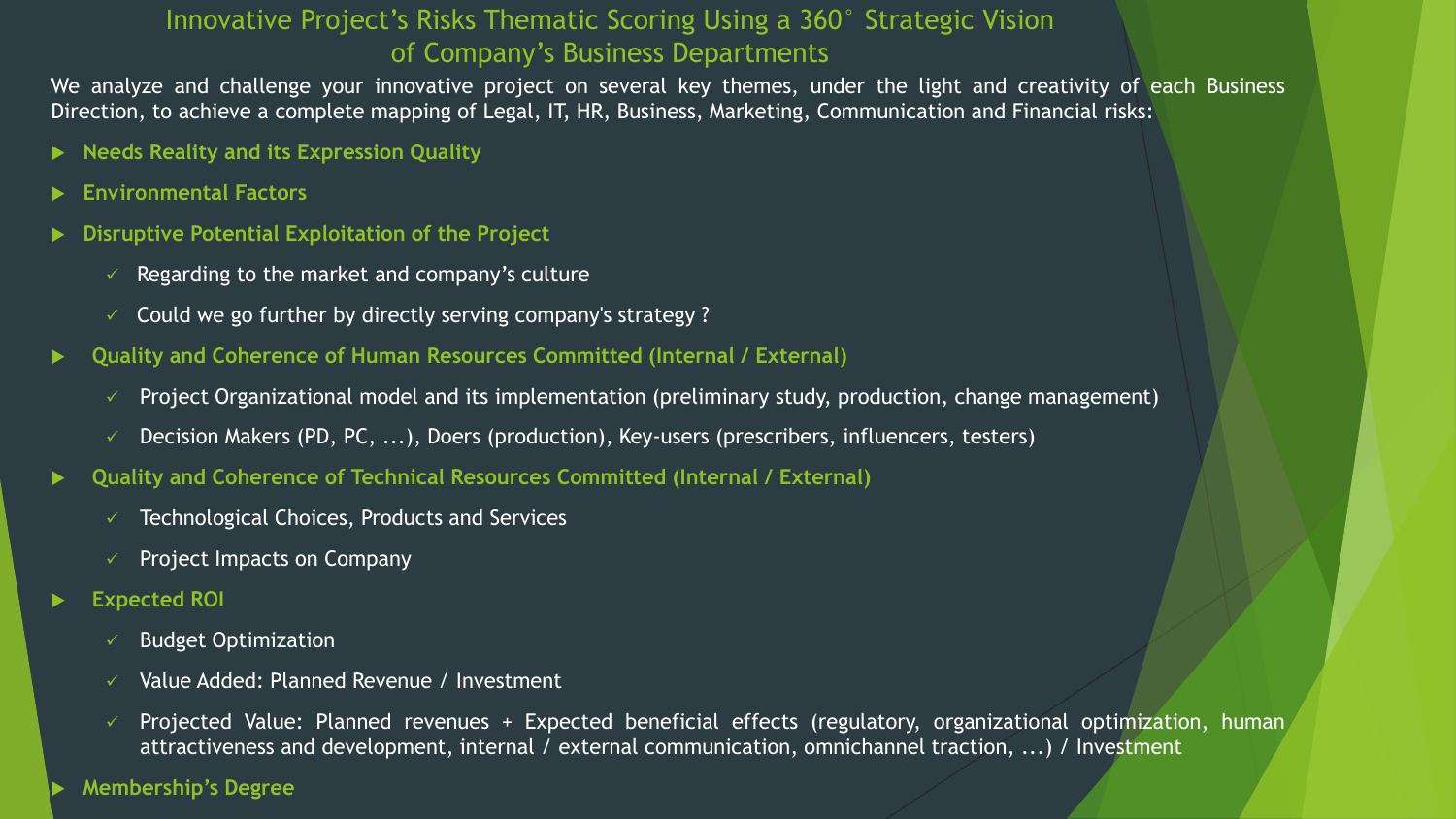## How is our participatory audit conducted ?

#### **Pre-Study Phase**

- Plenary meeting to discover the project and its stakeholders / Presentation of our participatory approach
- Documents Retrieval related to the project, from strategic directions concerned
- Preliminary study of economic intelligence and foresight from the market and enterprise perspectives (existing / strategy)
- Interviews of Decision Makers, Doers, Key-Users and Selected or Prospective Partners
- Disruptive Potential Study
- Project impact study on company strategic functions

#### **Assessment and Scoring**

- Built in collaboration with client teams, in agile mode (short but regular exchanges) to ensure end-to-end ownership, field relevance and safe change management
	- $\triangleright$  Audit / Scoring / Validation or Recommendations construction
	- $\triangleright$  Key levers definition for success, which will be implemented by the participants

#### **Results Presentation**

- Analytical 360 Crash Test results restitution in plenary meeting
- Debriefing and Client Validation

Before each of the three main stages, you validate our Mission order, estimating the cost of our intervention (duration / speakers / daily costs). You are free to continue or stop our interventions at the end of each one.